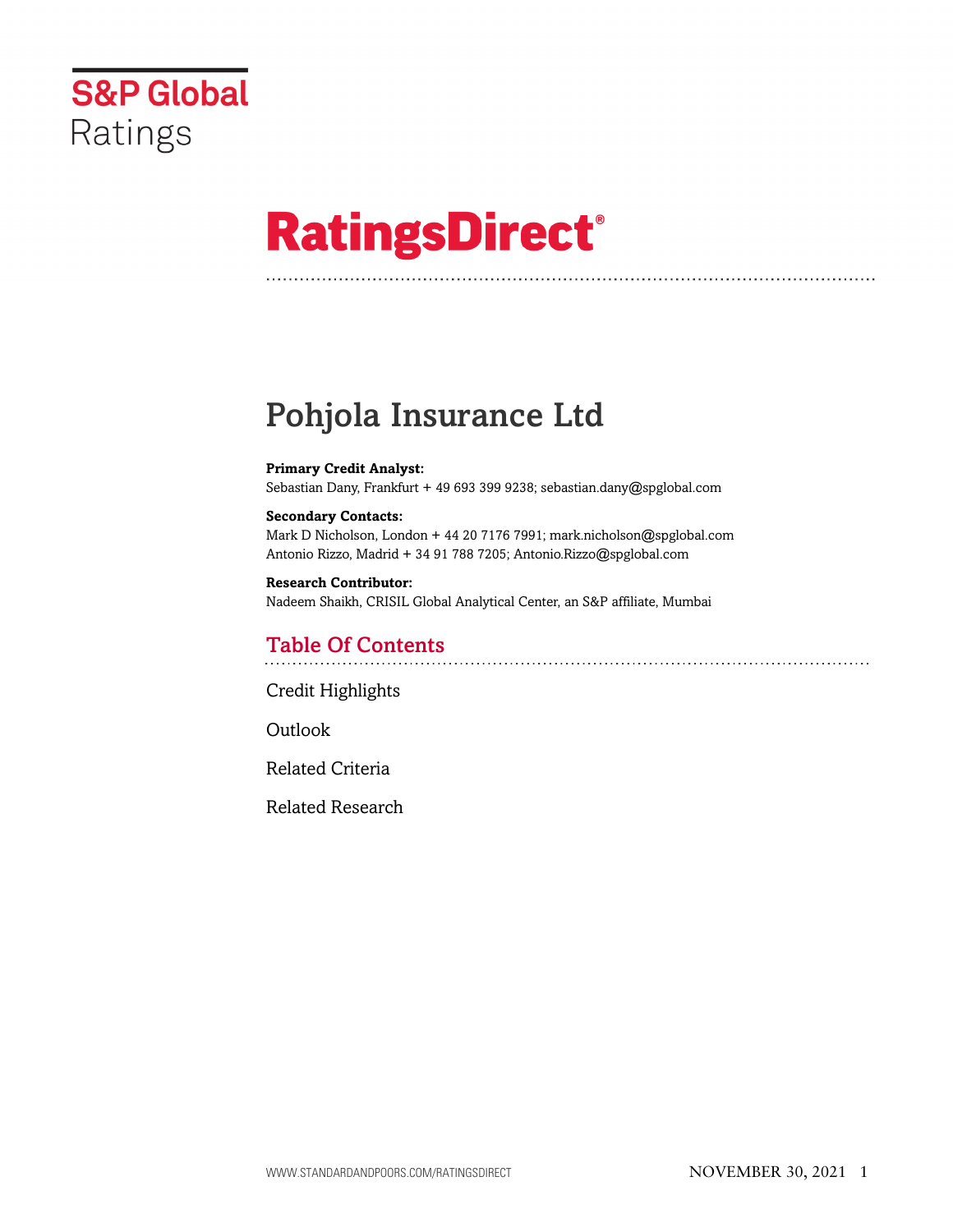# Pohjola Insurance Ltd

# <span id="page-1-0"></span>Credit Highlights

*The 'A+' ratings on Pohjola Insurance Ltd.'s (Pohjola) reflect our view of its role as a core subsidiary of OP Financial Group.* Pohjola is, in our view, integral to the overall group's strategy. However, we do not believe that it will benefit from the bank's additional loss-absorbing capacity in resolution. Therefore, we equalize our long-term ratings on the subsidiary with our 'a+' assessment of OP Financial Group's unsupported group credit profile (UGCP).

*We consider that Pohjola enjoys a strong market position.* Pohjola is one of the leading non-life insurance companies in Finland, with a solid market share above 30%, and benefits from a well-known brand. The company benefits from profitable non-life underwriting results, with a combined ratio (loss and expense) of 81.8% as of September 2021, thanks to reduced social and economic activity and lower claims. In the life insurance segment, the group focuses on capital-light products like unit-linked business, supported by an increase of almost 12% in unit-linked assets as of September 2021 over the past year.

*We believe the solvency positions of OP Financial Group's life and non-life insurance entities will remain solid.* The solvency ratios of the insurance entities increased recently to 187% (non-life) and 175% (life; excluding transitional measures). We understand that the group wants to maintain solvency levels at around 170%. Overall, we do not expect the group will overcapitalize its insurance subsidiaries and therefore we expect dividend payouts to the group from the subsidiaries and a relatively stable development of capitalization levels, barring any extraordinary event.

#### **Outlook**

Our stable outlook on Pohjola reflects the creditworthiness of OP Financial Group. This is because we regard Pohjola as a core subsidiary of the group, and as such, we believe it would receive support under all foreseeable circumstances if needed.

#### Downside scenario

We could lower the ratings over the next 12-24 months if we revised our assessment of OP Financial Group's UGCP downward. We could also lower the ratings if we no longer regarded Pohjola as core to the group. While unlikely at this stage, but it could result from a significant weakening of Pohjola's operating performance or group integration, or any indications of OP Financial Group's reduced commitment to Pohjola.

#### Upside scenario

We could raise the ratings over the next 12-24 months if we revised our assessment of OP Financial Group's UGCP upward.

#### Operating Company Covered By This Report

**Financial Strength Rating** *Local Currency* A+/Stable/--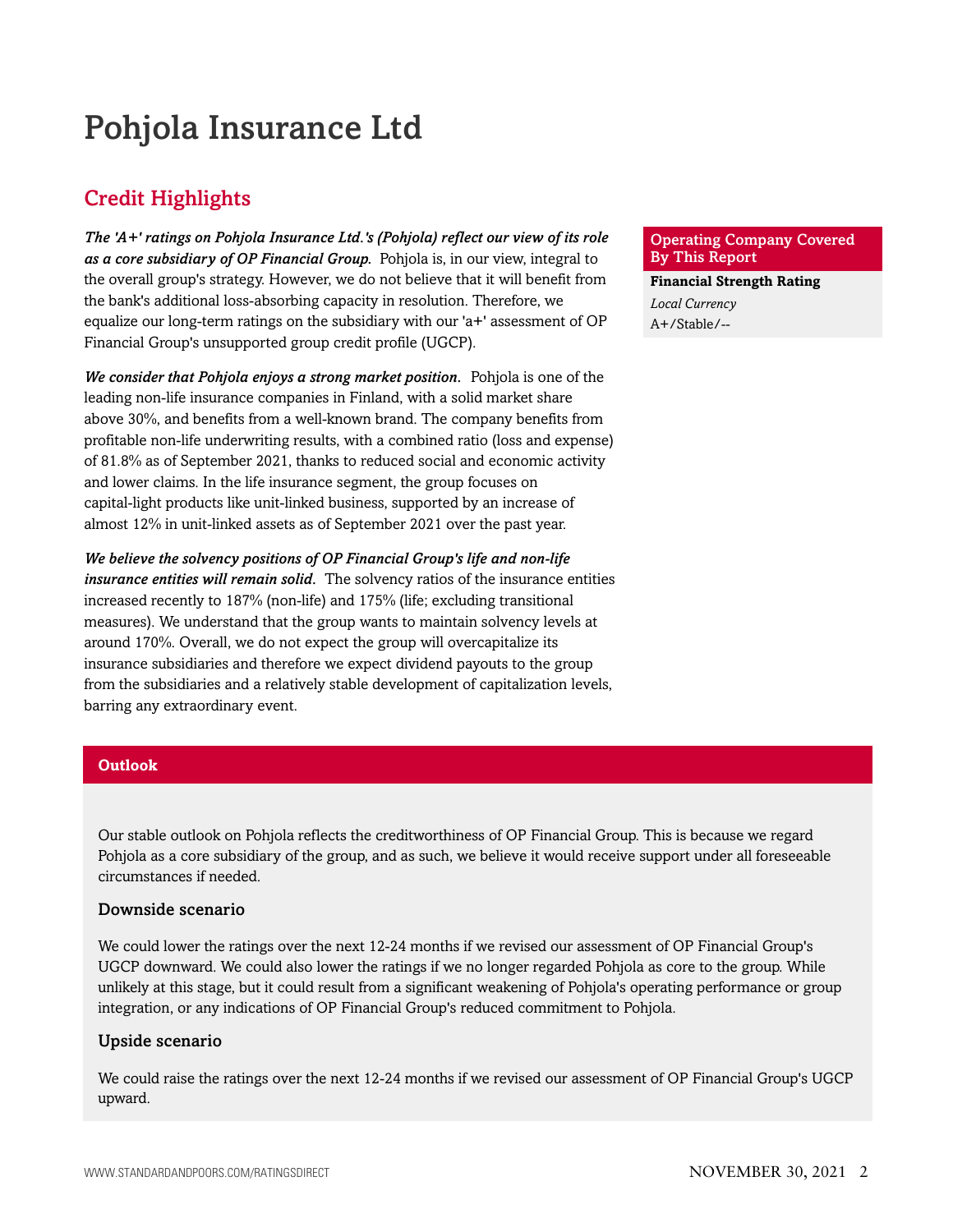## <span id="page-2-0"></span>Related Criteria

- General Criteria: Group Rating Methodology, July 1, 2019
- Criteria | Financial Institutions | General: Methodology For Assigning Financial Institution Resolution Counterparty Ratings, April 19, 2018
- Criteria | Financial Institutions | General: Risk-Adjusted Capital Framework Methodology, July 20, 2017
- General Criteria: Methodology For Linking Long-Term And Short-Term Ratings, April 7, 2017
- Criteria | Financial Institutions | Banks: Bank Rating Methodology And Assumptions: Additional Loss-Absorbing Capacity, April 27, 2015
- Criteria | Financial Institutions | Banks: Quantitative Metrics For Rating Banks Globally: Methodology And Assumptions, July 17, 2013
- Criteria | Financial Institutions | Banks: Banks: Rating Methodology And Assumptions, Nov. 9, 2011
- Criteria | Financial Institutions | Banks: Banking Industry Country Risk Assessment Methodology And Assumptions, Nov. 9, 2011
- General Criteria: Principles Of Credit Ratings, Feb. 16, 2011

### <span id="page-2-1"></span>Related Research

• OP Corporate Bank PLC, Sept. 17, 2021

| Ratings Detail (As Of November 30, 2021)*       |                 |
|-------------------------------------------------|-----------------|
| <b>Operating Company Covered By This Report</b> |                 |
| Pohjola Insurance Ltd                           |                 |
| Financial Strength Rating                       |                 |
| Local Currency                                  | $A+$ /Stable/-- |
| <b>Issuer Credit Rating</b>                     |                 |
| Local Currency                                  | $A+$ /Stable/-- |
| <b>Domicile</b>                                 | Finland         |
|                                                 |                 |

\*Unless otherwise noted, all ratings in this report are global scale ratings. S&P Global Ratings' credit ratings on the global scale are comparable across countries. S&P Global Ratings' credit ratings on a national scale are relative to obligors or obligations within that specific country. Issue and debt ratings could include debt guaranteed by another entity, and rated debt that an entity guarantees.

#### **Additional Contact:**

Insurance Ratings Europe; insurance\_interactive\_europe@spglobal.com